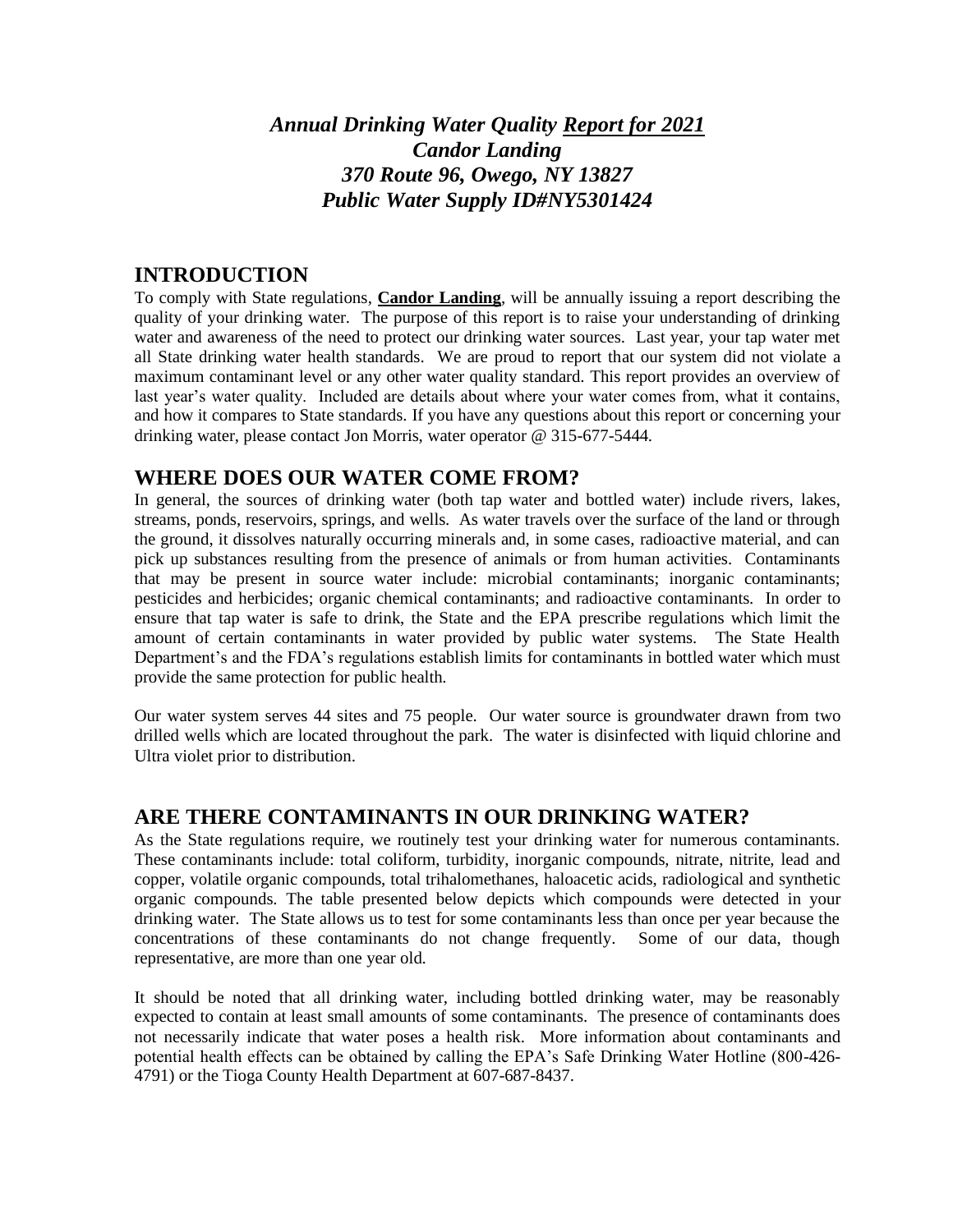| <b>Table of Detected Contaminants</b> |                                   |                            |                   |                              |                          |                  |                                       |                                                                                                                                                       |  |  |  |
|---------------------------------------|-----------------------------------|----------------------------|-------------------|------------------------------|--------------------------|------------------|---------------------------------------|-------------------------------------------------------------------------------------------------------------------------------------------------------|--|--|--|
| Contaminant                           | Violatio<br>$\mathbf n$<br>Yes/No | Sample<br>Location         | Date of<br>Sample | Level<br>Detected<br>(Range) | Unit<br>Measure-<br>ment | MCL<br>G         | Regulatory<br>Limit<br>(MCL or<br>AL) | Likely Source of Contamination                                                                                                                        |  |  |  |
| <b>Total Coliform</b><br>bacteria     | No                                | Well 2/3                   | Jan-Dec<br>2021   | Absent                       | In 100 mL                |                  |                                       |                                                                                                                                                       |  |  |  |
| Free Residual<br>Chlorine             | N <sub>o</sub>                    | Well $2/3$                 | Jan-Dec<br>2021   | .05                          | Mg/L                     | 4                | $\cdot$ .2                            |                                                                                                                                                       |  |  |  |
| Copper $(1)$                          | N <sub>o</sub>                    | Lot $1,$<br>24, 35,<br>36  | 9/3/15            | $.0043 -$<br>.024            | mg/L                     | 1.3              | $AL=1.3$                              | Corrosion of household plumbing;<br>Erosion of natural deposits;<br>Leaching from wood preservatives                                                  |  |  |  |
| Lead $(2)$                            | N <sub>o</sub>                    | Lot $1$ ,<br>24, 35,<br>36 | 9/3/15            | $> 0.001 -$<br>.0043         | ug/L                     | $\boldsymbol{0}$ | $AL=15$                               | Corrosion of household plumbing;<br>Erosion of natural deposits                                                                                       |  |  |  |
| Nitrate<br>Nitrite                    | No                                | Well 3                     | 12/6/21           | < 01<br>1.5                  | Mg/L                     | 10               | 10                                    | Runoff from fertilizer use; leaching<br>from septic tanks, sewage; erosion<br>of natural deposits.                                                    |  |  |  |
| THMs & HAAs                           | N <sub>0</sub>                    | Lot $1$                    | 8/27/16           | See<br>below                 | Ug/L                     |                  | 80                                    | Disinfection by products were<br>within EPA guidelines with no<br>detections with the exception for<br>Dibromacetic Acid that had a<br>reading of .51 |  |  |  |
| <b>Barium</b>                         | N <sub>o</sub>                    | Well 2<br>Well 3           | 6/12/12<br>6/5/12 | .058<br>.075                 | mg/L                     | 2.0              | 2.0                                   | Erosion of natural elements;<br>Discharge from metal refineries<br>and drilling waste                                                                 |  |  |  |
| Fluoride                              | N <sub>o</sub>                    | Well 2<br>Well 3           | 11/5/18           | $\cdot$ .2                   | mg/L                     | N/A              | 2.2                                   | Erosion of natural deposits; water<br>additive which promotes strong<br>teeth; discharge from fertilizer and<br>aluminum factories                    |  |  |  |
| Sulfate                               | N <sub>o</sub>                    | Well 2<br>Well 3           | 6/12/12<br>6/5/12 | 12.3<br>11.4                 | mg/L                     | <b>NA</b>        | 250                                   | Naturally occurring                                                                                                                                   |  |  |  |
| Sodium (3)                            | $\rm No$                          | Well 2<br>Well 3           | 1/7/13<br>1/7/13  | 7.5<br>12                    | mg/L                     | $\rm NA$         | See<br>Health<br>affante              | See Health effects                                                                                                                                    |  |  |  |
| Total Trihalo -<br>methanes $(4)$     | No                                | Lot 2                      | 8/23/18           | 2.46                         | $\text{ug/L}$            | <b>NA</b>        | 80                                    | By-Product of drinking water<br>chlorination                                                                                                          |  |  |  |
| <b>Total Haloacetic</b><br>acids(5)   | No                                | Lot 2                      | 8/23/18           | .72                          | $\text{ug/L}$            | <b>NA</b>        | 60                                    | By-Product of drinking water<br>chlorination                                                                                                          |  |  |  |
| Bromodichlorome<br>thane              | $\rm No$                          | Lot 23                     | 3/8/21            | 1.6                          | Ug/L                     | $.5\,$           |                                       |                                                                                                                                                       |  |  |  |
| Chloroform                            | No                                | Lot 23                     | 3/8/21            | .9                           | Ug/L                     | $.5\,$           |                                       |                                                                                                                                                       |  |  |  |
| Dibromothlorome<br>thene              | $\rm No$                          | Lot 23                     | 3/8/21            | 2.1                          | $Ug/L$                   | $.5\,$           |                                       |                                                                                                                                                       |  |  |  |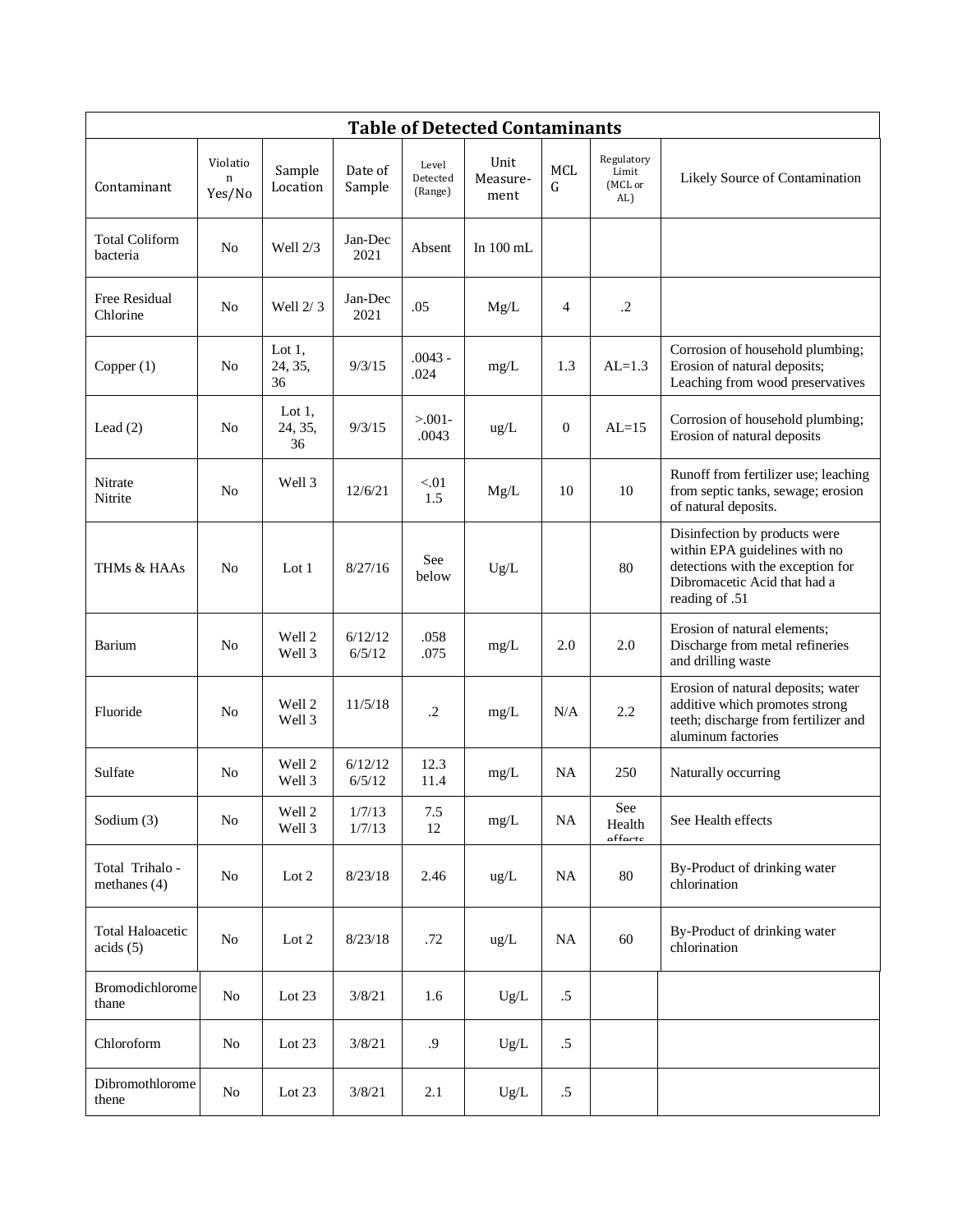| <b>Table of Detected Contaminants</b> |                         |                    |                   |                              |                          |                 |                                       |                                |  |  |  |
|---------------------------------------|-------------------------|--------------------|-------------------|------------------------------|--------------------------|-----------------|---------------------------------------|--------------------------------|--|--|--|
| Contaminant                           | Violatio<br>n<br>Yes/No | Sample<br>Location | Date of<br>Sample | Level<br>Detected<br>(Range) | Unit<br>Measure-<br>ment | <b>MCL</b><br>G | Regulatory<br>Limit<br>(MCL or<br>AL) | Likely Source of Contamination |  |  |  |
| <b>Bromoform</b>                      | N <sub>o</sub>          | Lot $23$           | 3/8/21            | 44.9                         | Ug/L                     |                 |                                       |                                |  |  |  |
| Chromium                              | N <sub>o</sub>          | Well 1<br>Well 2   | Jan 2013          | .0015<br>.0013               | Mg/L                     | .001            |                                       |                                |  |  |  |
| <b>Barium</b>                         | N <sub>o</sub>          | Lot $23$           | 3/8/21            | 44.9                         | Ug/L                     |                 |                                       |                                |  |  |  |
| Nickel                                | N <sub>o</sub>          | Lot $23$           | 3/8/21            | 37.1                         | Ug/L                     |                 |                                       |                                |  |  |  |
| PFOA, PFOS<br>$1,4$ -Dioxane (6)      | No                      | Well 2<br>Well 3   | 3/17/21           | Within<br>Limits             |                          |                 |                                       |                                |  |  |  |

#### Notes:

1 - The **copper** level presented represents the 90<sup>th</sup> percentile of the five- (5) sites tested. A percentile is a value on a scale of 100 that indicates the percent of a distribution that is equal to or below it. The  $90<sup>th</sup>$  percentile is equal to or greater than 90% of the copper values detected at your water system. In this case, Five (5) samples were collected at your water system and the  $90<sup>th</sup>$  percentile value was the average of the highest two values (0.0155 mg/L). The action level for copper was not exceeded at any of the sites tested.

2 - The **lead** level (3.25 ug/L) presented represents the 90<sup>th</sup> percentile of the five- (5) samples collected. The action level was not exceeded in any of the sites tested.

3 - Water containing more than 20 mg/L of **sodium** should not be used for drinking by people on severely restricted sodium diets. Water containing more than 270 mg/L of sodium should not be used for drinking by people on moderately restricted sodium diets.

4 - This level represents the total levels of the following contaminants; chloroform, bromodichloromethane, dibromochloromethane, bromoform

5- This level represents the total levels of the following contaminants; Dibromoacetic acid, Dichloroacetic acid, Monobromacetic acid, and Trichloroacetic acid, chloroform, bromodichloromethane, dibromochloromethane, bromoform.

6- Perfluorooctanoic acid(PFOA, Perfluorooctansulfonic acid, and 1,4 Dioxane(1,4-D) PFOA, PFOS, and 1,4-D are relativity ubiquitous in the environment due to their historical widespread use persistence. PFOA and PFOS have been used in a variety of consumer and industrial products as surface coatings and/ or protectants because of their nonstick properties. Research further indicates that these compounds bioaccumulate in various organisms, including fish and humans. 1,-D has been largely used as a solvent stabilizer for chemical processing but can also be found as a purifying agent in the manufacturing of pharmaceuticals as well as a contaminant in ethoxylated surfactants commonly used in consumer cosmetics, detergents, and shampoos. Research indicates that this chemical does not bioaccumulate in the food chain. For more information on PFOA, PFOS, and 1,4-D go the [www.dec.ny.gov/dos/water](http://www.dec.ny.gov/dos/water) We are happy to inform you that or testing shows we have violations and did not exceed the MCL set forth by the Health Department.